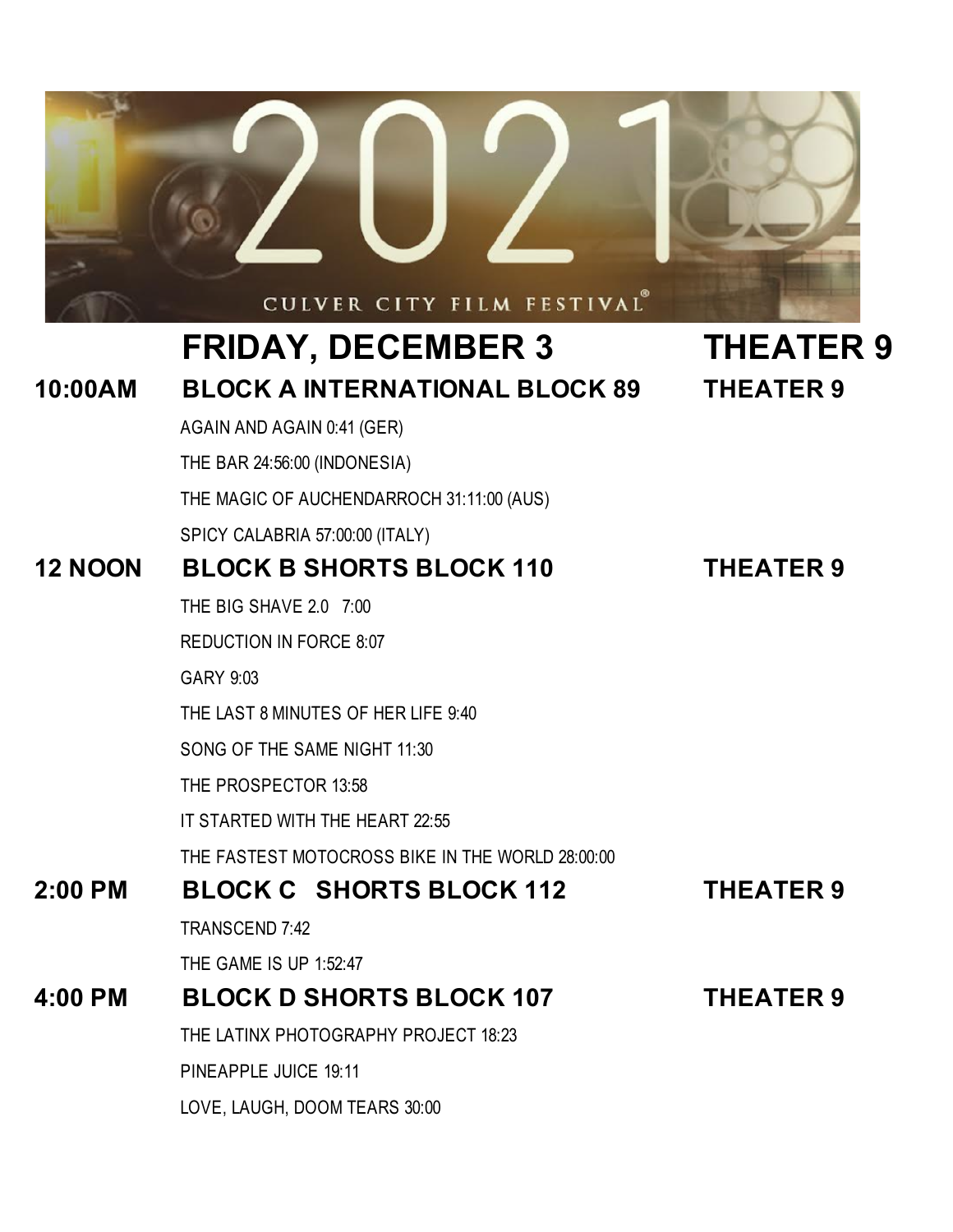|                | THE SECRETS WE KEEP 40:00                                     |                  |
|----------------|---------------------------------------------------------------|------------------|
| 6:00PM         | <b>BLOCK E 60</b>                                             | <b>THEATER 9</b> |
|                | &YOU&WE&I 4:55                                                |                  |
|                | DONNA ON THE GO: GARAGE 6:07                                  |                  |
|                | STREAM OF CONSCIOUSNESS 6:56                                  |                  |
|                | THE BLING BLANG CONTROVERSY 7:31                              |                  |
|                | <b>EXTERIOR DAY 8:00</b>                                      |                  |
|                | ANTS WALKING OVER AN ARMPIT 8:12                              |                  |
|                | IN THESE STREETS 8:50                                         |                  |
|                | STUCK IN THE SAND 9:39                                        |                  |
| 7:30 PM        | BLOCK F 97                                                    | <b>THEATER 9</b> |
|                | <b>SHAPES 12:36</b>                                           |                  |
|                | MALIBU HORROR STORY 1:25:00                                   |                  |
| $9:30$ PM      | <b>BLOCK G97</b>                                              | <b>THEATER 9</b> |
|                | THE RIGHT SIDE 13:59                                          |                  |
|                | THE NIGHT CLUBBERS 15:55                                      |                  |
|                | THIS MUST BE THE PLACE 19:09                                  |                  |
|                | ALL IN LOVE 23:15                                             |                  |
|                | ONE LAST NIGHT IN AUSTIN TEXAS 23:22                          |                  |
|                | <b>FRIDAY, DECEMBER 3</b>                                     | <b>THEATER 8</b> |
| 10:00AM        | <b>BLOCK HINTERNATIONAL BLOCK 116</b>                         |                  |
|                | FITTING IN 3:43 (CAN)                                         |                  |
|                | DEAR ELIJAH 7:05 (FIN)                                        |                  |
|                | ROLE - STORIES OF BRAZILIAN PROTEST IN MALLS 1:22:00 (BRAZIL) |                  |
| <b>12 NOON</b> | <b>BLOCK I SHORTS BLOCK 110</b>                               |                  |
|                | <b>TAKING THE EDGE OFF 8:42</b>                               |                  |
|                | AMERICA BOXED IN 1:42:00                                      |                  |
|                |                                                               |                  |

#### **2:00PM BLOCK J SHORTS BLOCK 114**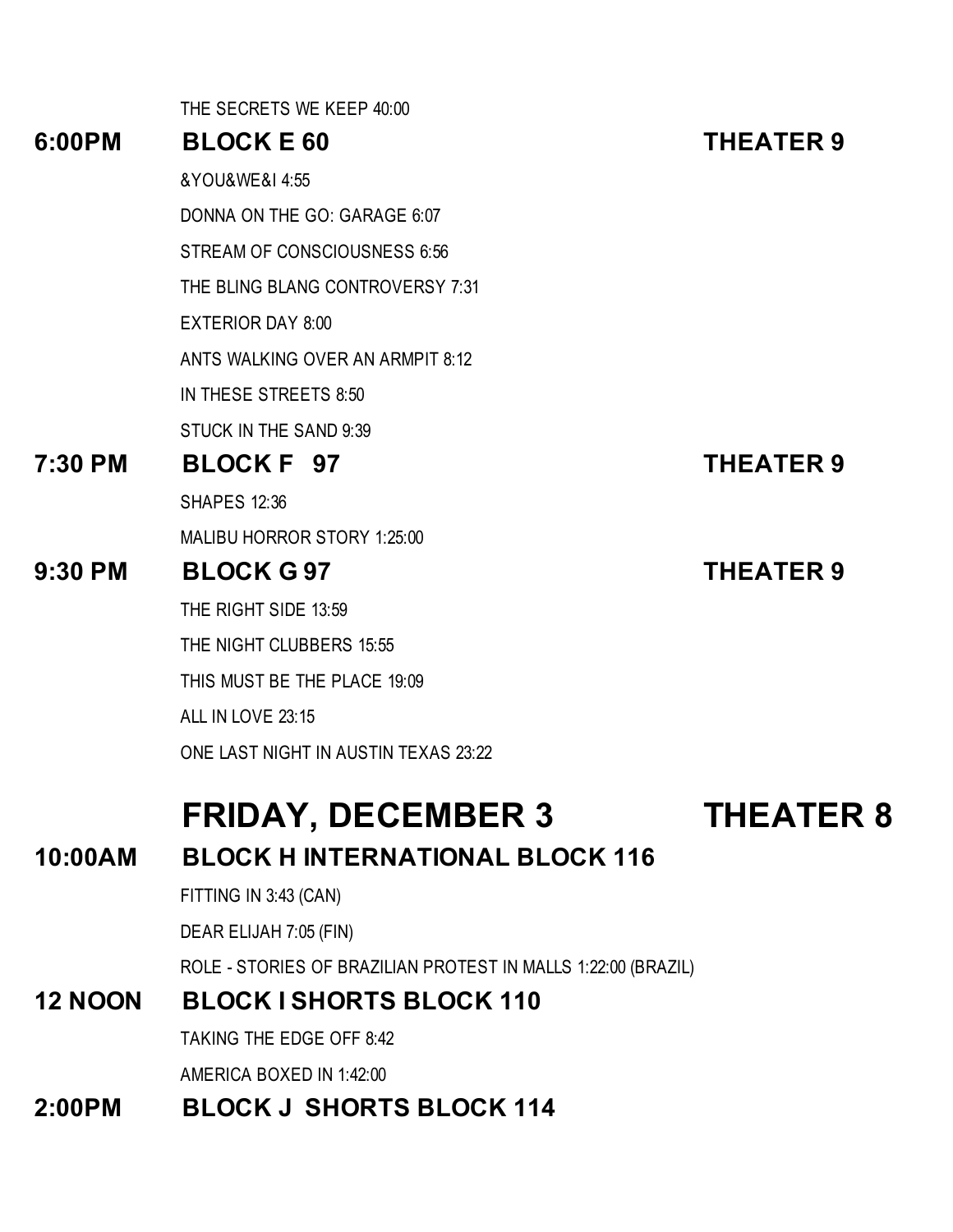MIKE SIZZER/ A CHAIR WRESTLING DOCUMENTARY 6:37 GOAT LOVE 8:10 ST MARTIN OF TOURS 10:39 MISSISSIPPI TURNING 28:49 IN SEARCH OF HAWAIIAN BIGFOOT 29:19 THE MILITIAMAN 31:52:00 **4:00 PM BLOCK K SHORTS BLOCK 106** MOVING BOXES 20:54 STEPPED OUT AND CONFUSED 1:26:49 **6:00 PM BLOCK L 55** THE OTHER SIDE 3:56 THE HOLDBACK 4:26 EIGHT COUNT 7:49 FIRELIGHTING 8:54 60 MG 9:30 WILL WORKS 10:20 MASON 10:49 **7:30 PM BLOCK M 100** MODEL 12:39 CORONAVIRUS CONSPIRACY 1:27:00 **9:30 PM BLOCK N 103** THE RING LIGHT 3:33 SLEEP WELL 11:55 IN THE MEANTIME, WITH YOU 12:34 GUARDIAN 13:21 BAR CRAWL 13:32 GOD BLESS 15:30 99 PROBLEMS 16:50 NOT A MATCH 16:51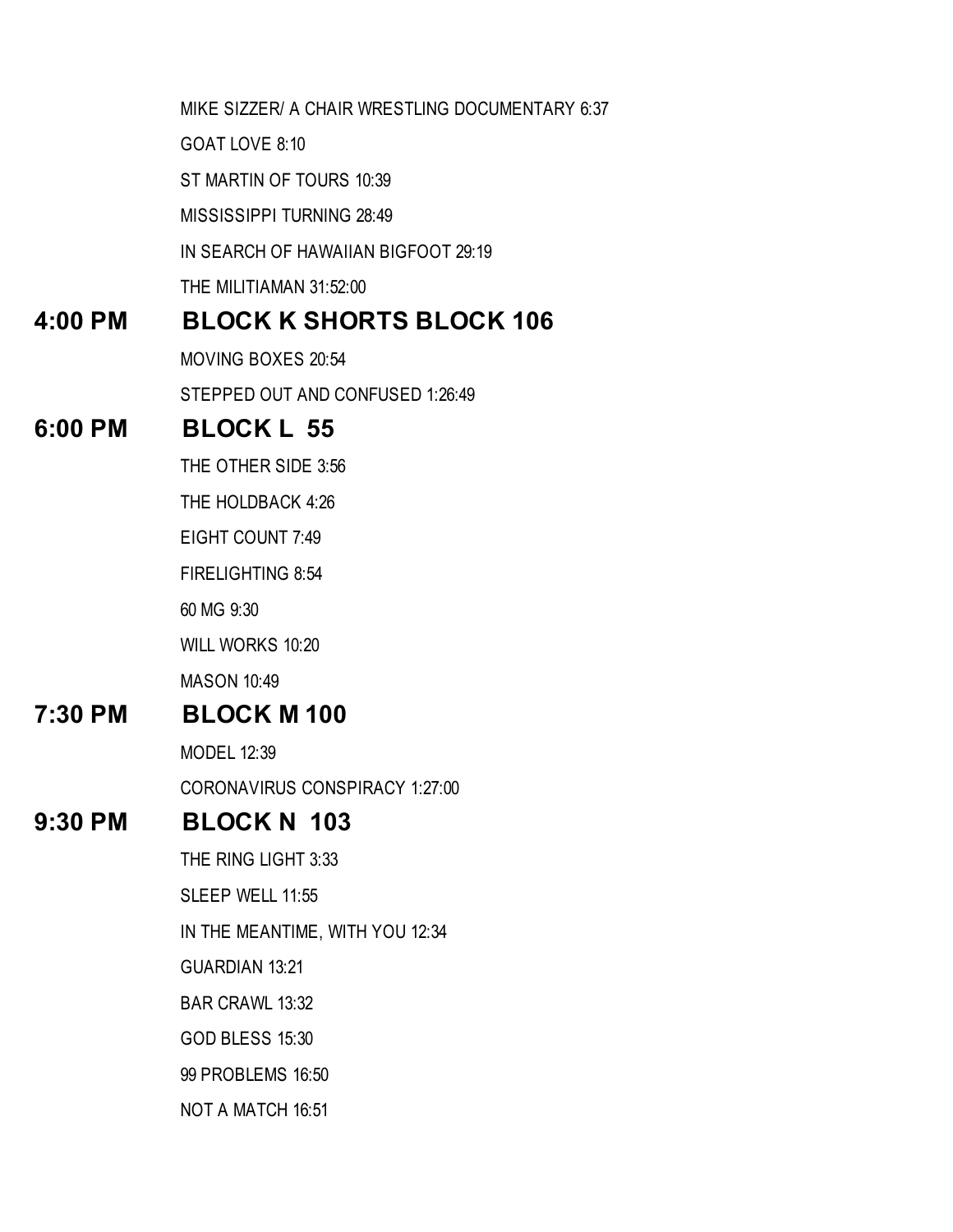2 TIMERS 17:15

### **SATURDAY,DECEMBER 4 THEATER 9 10:00 AM BLOCK O 106** SO WHAT DO YOU THINK? 4:00 BEHIND THE MASK 4 5:05 CRAZY CAT LADY 1:41:30 **12 NOON BLOCK P SHORTS BLOCK 93**  CALVIN 8:54 THE JOES 12:28 THE ARGUMENT 18:00 THE MEN IN WHITE 25:40 BREAKING AND ENTERING 29:46:00 **2:00 PM BLOCK Q 94** LANDING 12:03 WE WANT THE AIRWAVES 1:22:00 **4:00 PM BLOCK R 104** REKINDLING CHRISTMAS 1:44:00 **6:00 PM BLOCK S SHORTS BLOCK 58** THE DEBATE 2:00 QUARENTINE DREAM 2:40 LITTERED MVMMTS 3:04 DEEP FEARS 3:23 THE LAST HOPE 4:42 MY FIRST NATIVE AMERICAN BOYFRIEND 4:45 I BELIEVE YOU 5:20 THE RITUAL 5:30 LA COBIJA DE MARICELA 6:07 BABY PLEASE 9:19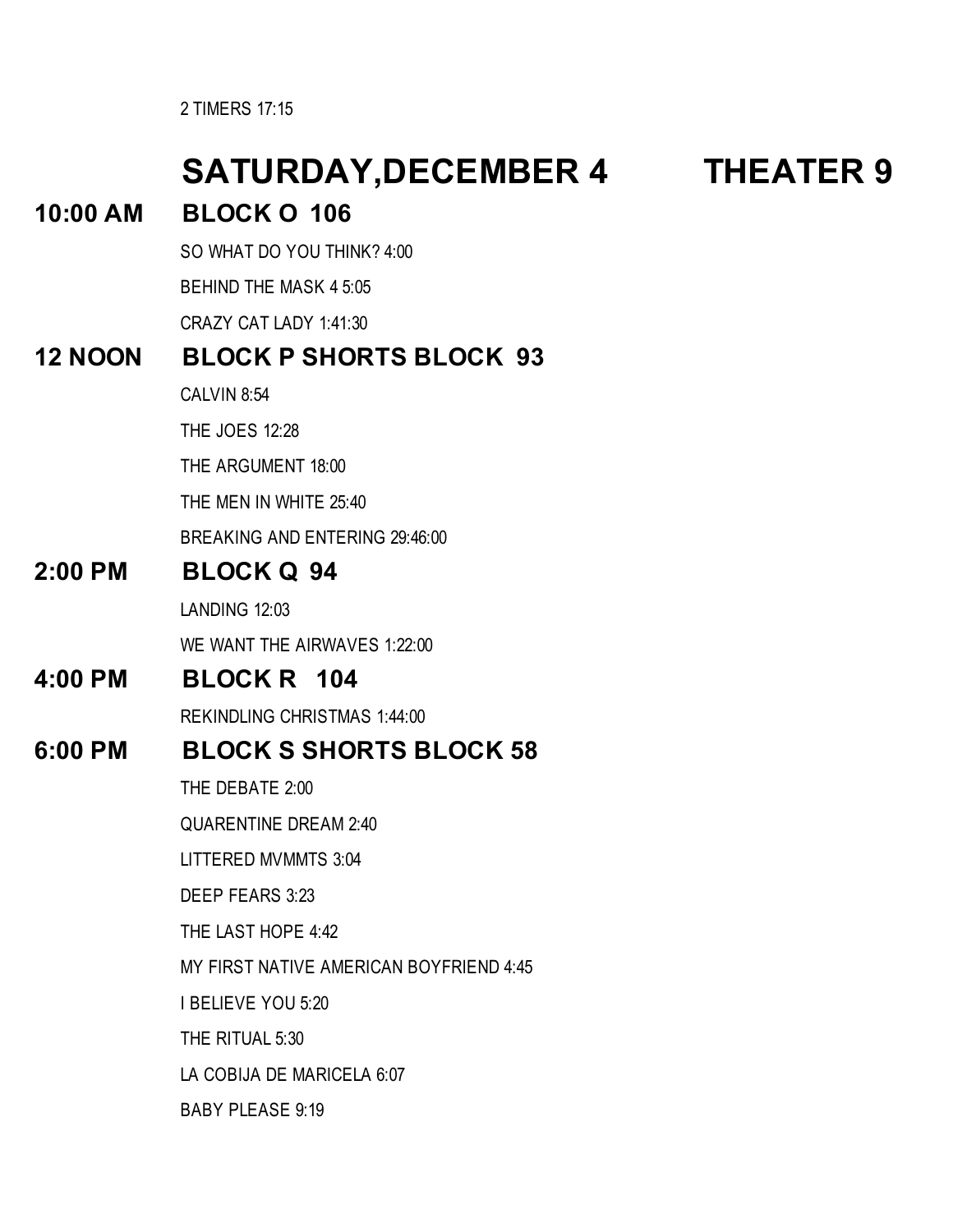HEARTLAND 10:40

#### **7:30 PM BLOCK T 71**

ILU AMERICA 1:11:00

#### **9:30 PM BLOCK U - SHORTS BLOCK 109**

MAVERICK 11:19

THE BOX 11:30

ME VS THE UNIVERSE 11:59

THE WHEEL 14:38

LAND OF THE HAUNTED DOLLS 18:23

WHAT HEROES DO 19:39

MAKING PEACE 23:28

### **SATURDAY DECEMBER 4TH THEATER 8**

#### **!0:00 AM BLOCK V 84**

THE 7 LIVES OF SARA BLANCHARD 11:50

DAVID MIRISCH: THE MAN BEHIND THE GOLDEN STARS 1:24:04

#### **12 NOON BLOCK W SHORTS BLOCK 96**

RISE OF THE SUPERKID 7:47

MY NAME IS MARY 14:57

THE FRONTIERS ARE MY PRISON 15:46

DEFENSELESS 16:00

THE WAY YOU SMILE 19:11

THE LONG ROAD 23:39

#### **2:00 PM BLOCK X 93**

WATER 16:25

WOMAN OF THE HOUSE 1:17:49

#### **4:00 PM BLOCK Y 104**

IT AIN'T ME 4:53

ACTORS BY ACTORS SHOW - EPISODE #003 16:20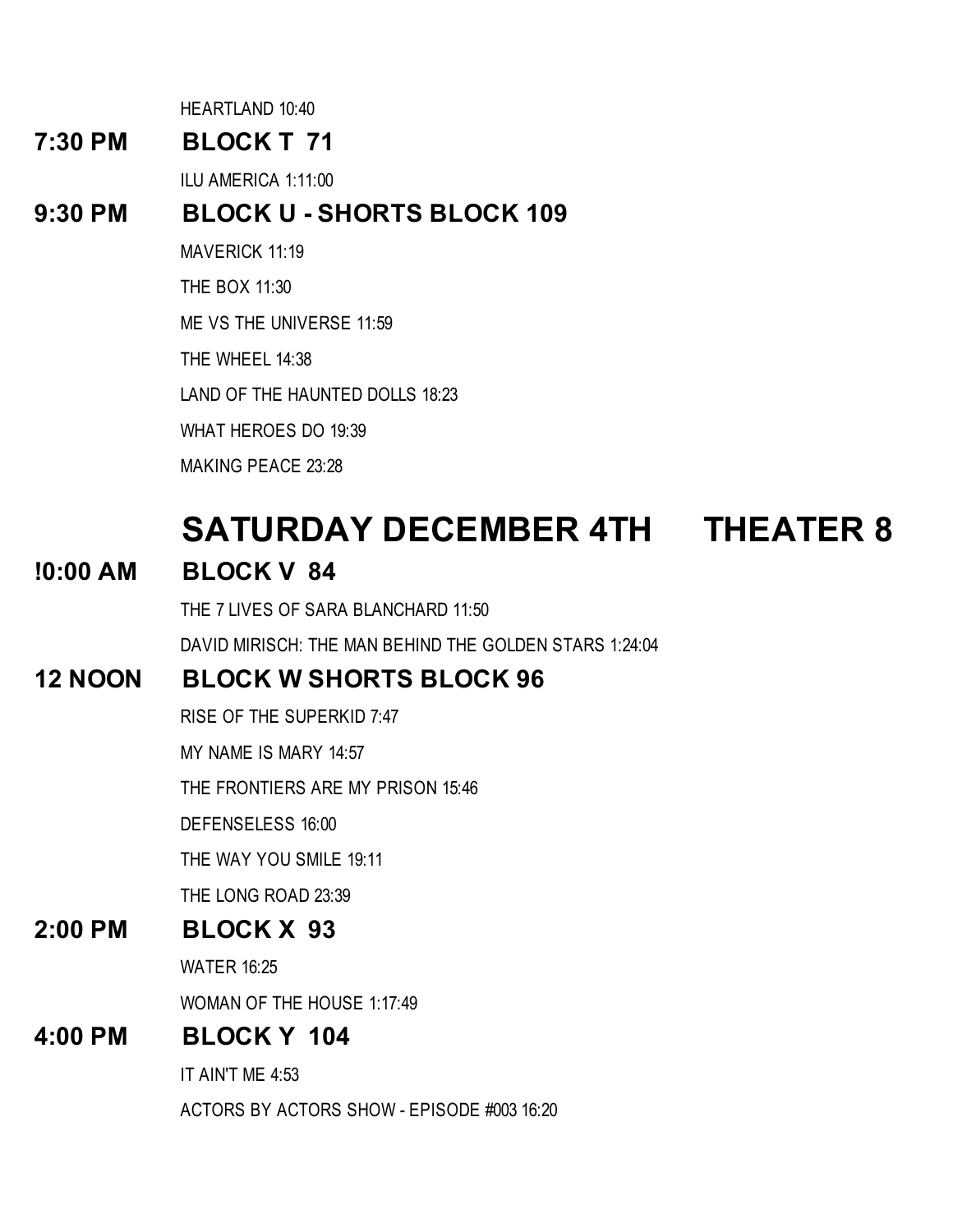NO TOMORROW 1:23:00

#### **6:00 PM BLOCK Z SHORTS BLOCK 59**

HIV PSA 2:59

EIGHT MONTHS LATER 4:25

VODNICK MANY YEARS AFTER THE RAINSTORM 5:58

COYOTE 7:42

THE MOON BIRD 9:17

TESLA 9:30

THE AMERICAN DREAM 9:50

THE MISSED FLIGHT 10:00

#### **7:30 PM BLOCK AA 107**

SOUTH BY SOUTHWEST 1:37:38

#### **9:30 PM BLOCK BB - SHORTS BLOCK 97**

COSMIC RIFT 11:39

VIEW FINDER 15:43

GARDENIA 15:57

D FOR DAUGHTER 16:15

CONSEQUENCES 17:24

INNER CITY LEGEND 23:00

### **SUNDAY, DECEMBER 5TH THEATER 9**

**10:00 AM BLOCK CC 98**

DREAM BIG (A GOLDEN TIME IN THE GOLDEN STATE) 1:38:00

#### **12 NOON BLOCK DD -**

AGUANTA 1:16:34

#### **2:00 PM BLOCK EE 97**

T.H.E. HUMAN SIDE 27:12:00

CONTINUING A LEGACY 32:06

SOME KIND OF WONDERFUL 38:38:00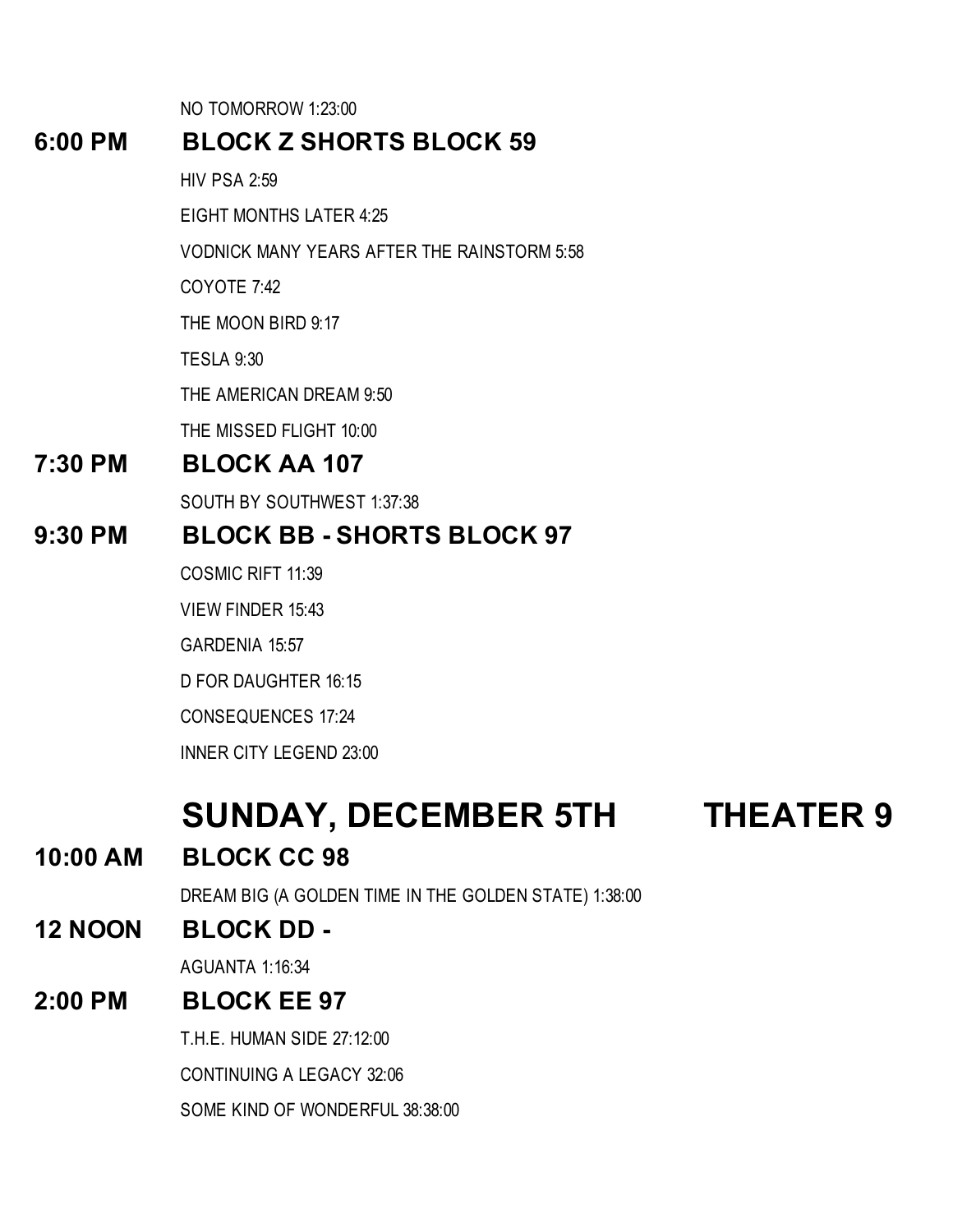#### **4:00 PM BLOCK FF SHORTS BLOCK 106**

MINNESOTA: THE MODERN DAY SELMA 1:46:07

#### **6:00 PM BLOCK GG - 59**

THE FAST FAMILY: PAUL WALKER BIRTHDAY CRUISE 2019 3:12

BUCKET HAT 3:25

GARBAGE ISLAND (TRASH BENEATH MY FEET) 3:45

STOP AT NOTHING 5:00

PAINT BUDDIES 5:26

MAIZ(E)LD 5:45

ADDICTIONS 6:00

AMAZING GRACE 6:06

HIDE AND SEEK 10:00

THE TRUST 11:10

#### **7:30 PM BLOCK HH 108**

LIFE SAVER 1:06

MIRROR MIRROR 1:47:35

#### **9:30 PM BLOCK II 106**

PRACTICE 13:00

RED SKY 15:48

DU PRODUCTIONS: THE EMOTION 17:00

REPARENTING 19:52

GIRL CHILL20:00

REPO 20:36

### **SUNDAY, DECEMBER 5TH THEATER 8**

10:00 AM **BLOCK JJ 86**

KAOTIC DRUMLINE: DRUMMING WITH A DIFFERENCE 11:55

LION ON THE MAT 16:35

APACHE GIRL 20:58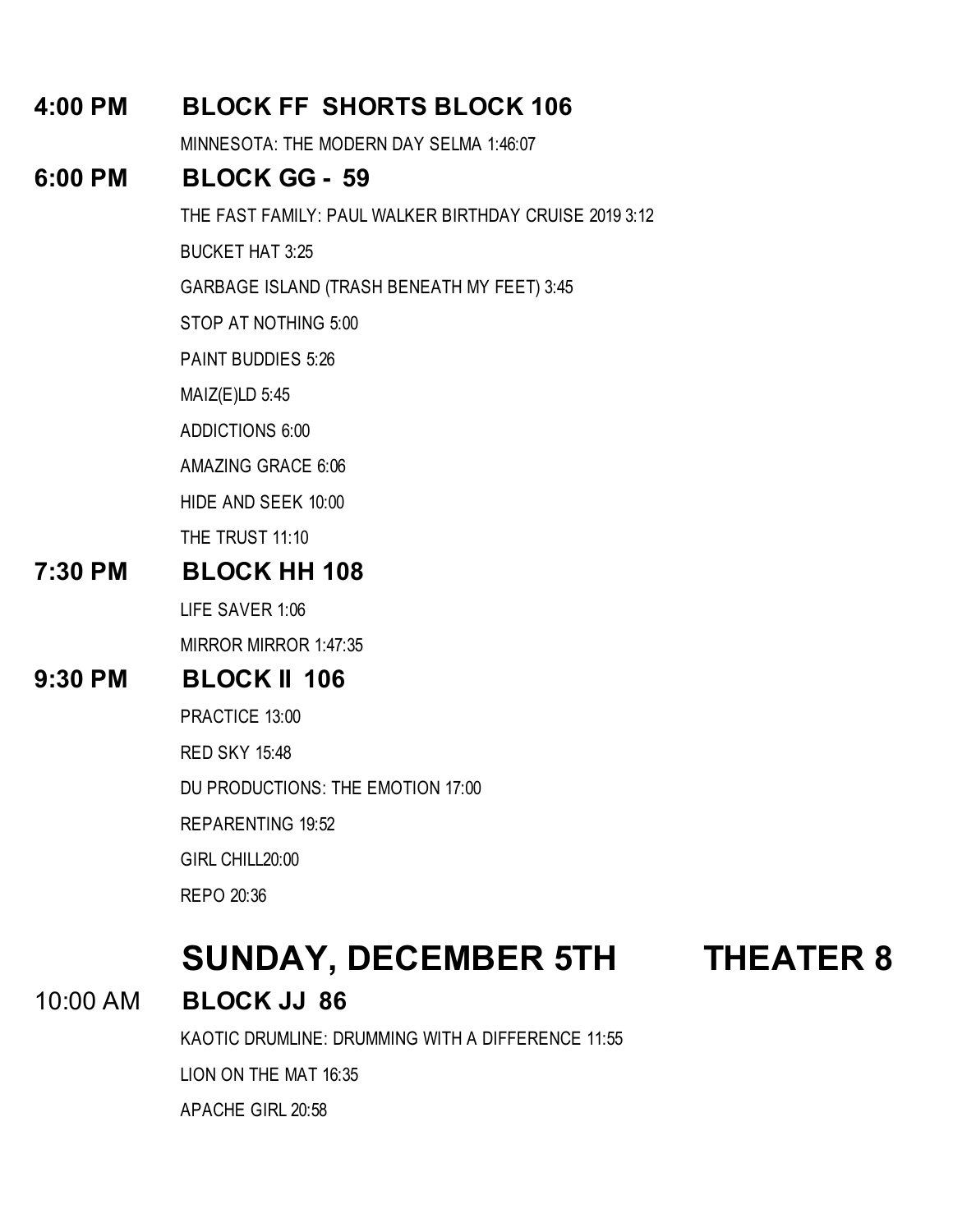HEARTS ROAD 38:25:00

#### **12 NOON BLOCK KK**

MANTRA 1:47:09

#### **2:00 PM BLOCK LL 76**

CHRISTMAS STAYCATION 1:16:12

#### **4:00 PM BLOCK MM**

AKWAABA THE AWAKENING 1:30:00

#### **6:00 PM BLOCK NN 58**

DO ROBOTS DREAM OF TELEVISION RERUNS 2:10

QUARANTINE VALENTINE 3:46

SET IT OFF TONIGHT 4:33

LET GO 5:04

HABANOS 7:09

ITCH 8:11

MARE 8:16

WOULD YOU EAT THE DOGS 9:56

HIGH CEILINGS 10:00

#### **7:30 PM BLOCK OO**

DEAD BODY 1:10:16

#### **9:30 PM BLOCK PP 102**

SOUNDS 10:29

THE AMERICAN DREAM 13:53

LIFE POSTPARTUM 14:10

SANFER 14:20

A SIREN'S CALL 20:53

GETAWAY 29:22:00

### **MONDAY DECEMBER 6TH THEATER 9 10:00 AM BLOCK QQ - INTERNATIONAL BLOCK 118**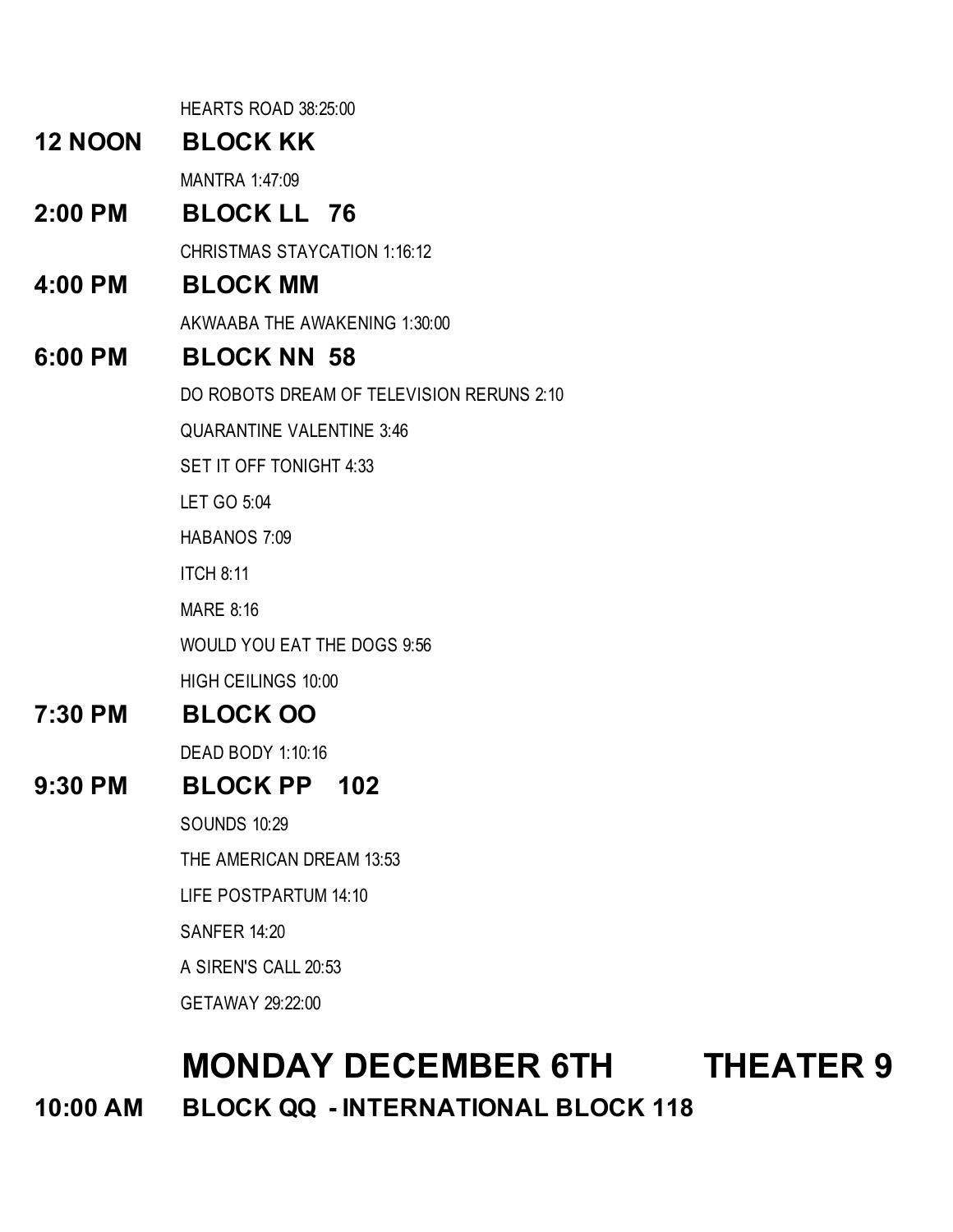RESTING BIKE FACE 12:00 (CAN) THE SILENT SONG 16:46 (AUS) ISOLATED - BUSANFORNIA CALLING 1:30:02 (KOREA)

#### **12 NOON BLOCK RR - 107**

TOUCH THE SKY 2:16

BEHIND THE MASK 5 4:56

CASH MONEY HONEY 5:35

PICTURES OF THE SKY 14:52

WEST PARK 20:00

TRACE ME 20:10

A MOVIE IS BORN 45:15

#### **2:00 PM BLOCK SS 110**

QUEEN MARLENE'S TOY MUSEUM 8:30 CALL FOR FIRE 1:42:11

#### **4:00 PM BLOCK TT - 105**

HOLLYWOOD DREAM IS NOT A DREAM 10:00 SOLDIERS: SIX STORIES, SIX WARS 1:35:00

#### **6:00 PM BLOCK UU - SHORTS BLOCK 60**

"A LITTLE RENAISSANCE" 4:10

HEART OR MIND 5:47

ECHOES OF KERBOKS 9:34

DANDELIONS 9:47

ARBOR VIEW MEMORY GARDENS 10:03

ONE-HIT WONDER 10:18

UP ALL DAY 10:57

#### **7:30 PM BLOCK VV -**

ADOPTED 1:12:36

#### **9:30 PM BLOCK WW 86**

IN BETWEEN 15:00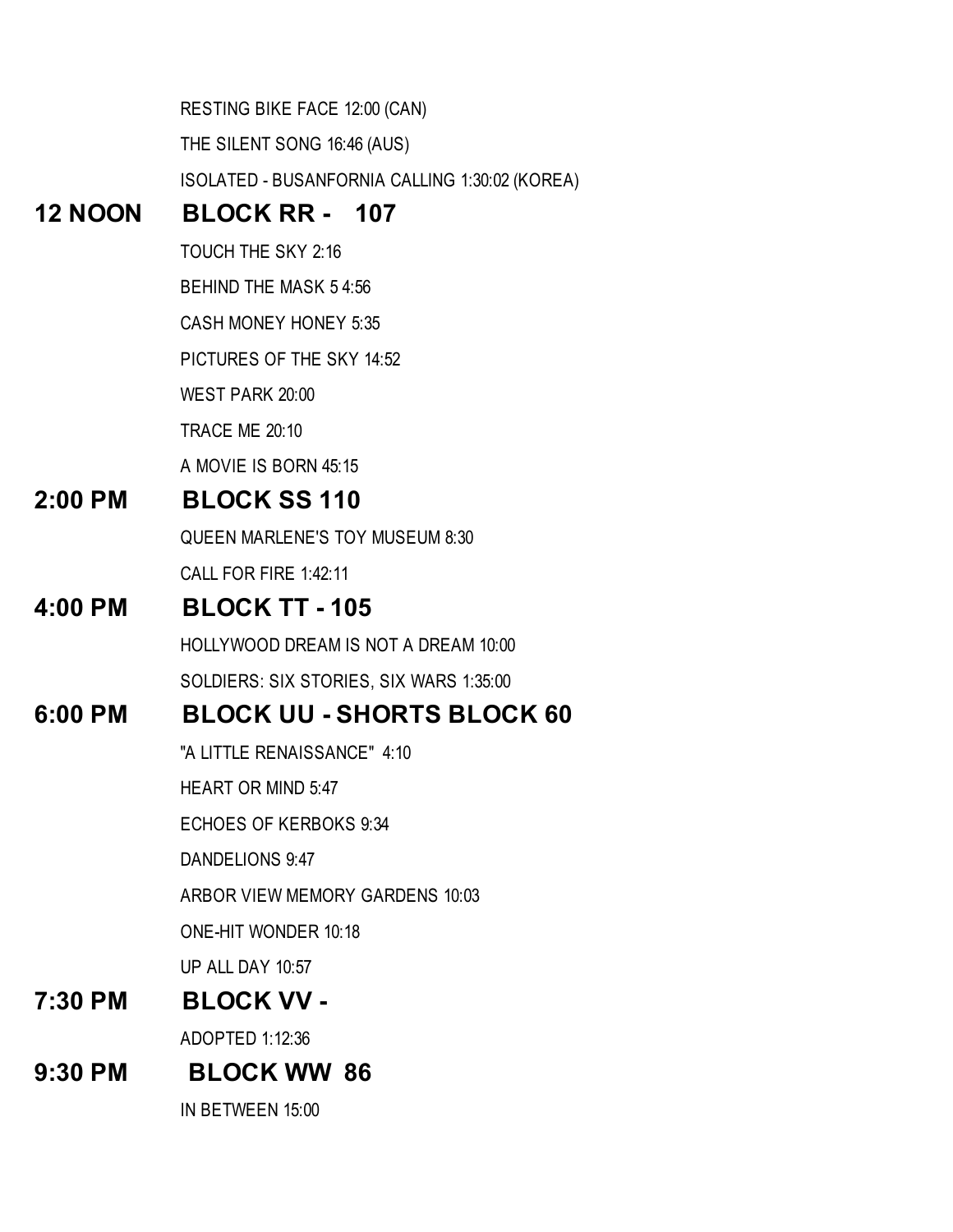COMPEL 17:13 PROJECT FOUR DEGREES 21:41 FINDING SARAH 33:07:00

### **MONDAY DECEMBER 6TH THEATER 8**

#### **10:00 AM BLOCK XX - INTERNATIONAL BLOCK 108**

HALF OF EVERYTHING 2:56 (CAN) 4.5 METER 5:00 (SUDAN) DICHOTOMIZED 4:04 (SERBIA) ONE OF US 4:59 (SWEDEN) DETECTIVE JACK BERDETT 5:18 (UK) THERE'S NO HELL LIKE HOME 14:45 (AUS) PRESSURE PLAY 16:00 (CAN) FACE TO FACE 20:00 (SWISS) CADENCE 40:00:00 (AUS)

#### **12 NOON BLOCK YY - 113**

THERE'S SOMETHING IN THE SILENCE 7:45

UN.BIND 11:43

THE LAST OF THE MANTICORES 14:00

THE MATCHBOX MAN 22:00

BREASTS AND THIGHS 1:00:00

#### **2:00 PM BLOCK ZZ 105**

COVID ROULETTE 0:29

MY BEST FRIEND CAROLINE 4:19

JOHNNY THE DIME 7:17

ACTORS BY ACTORS SHOW - EPISODE #001 33:06:00

A YEAR IN THE PIT 59:56

#### **4:00 PM BLOCK AAA 100**

DERRICK 18:16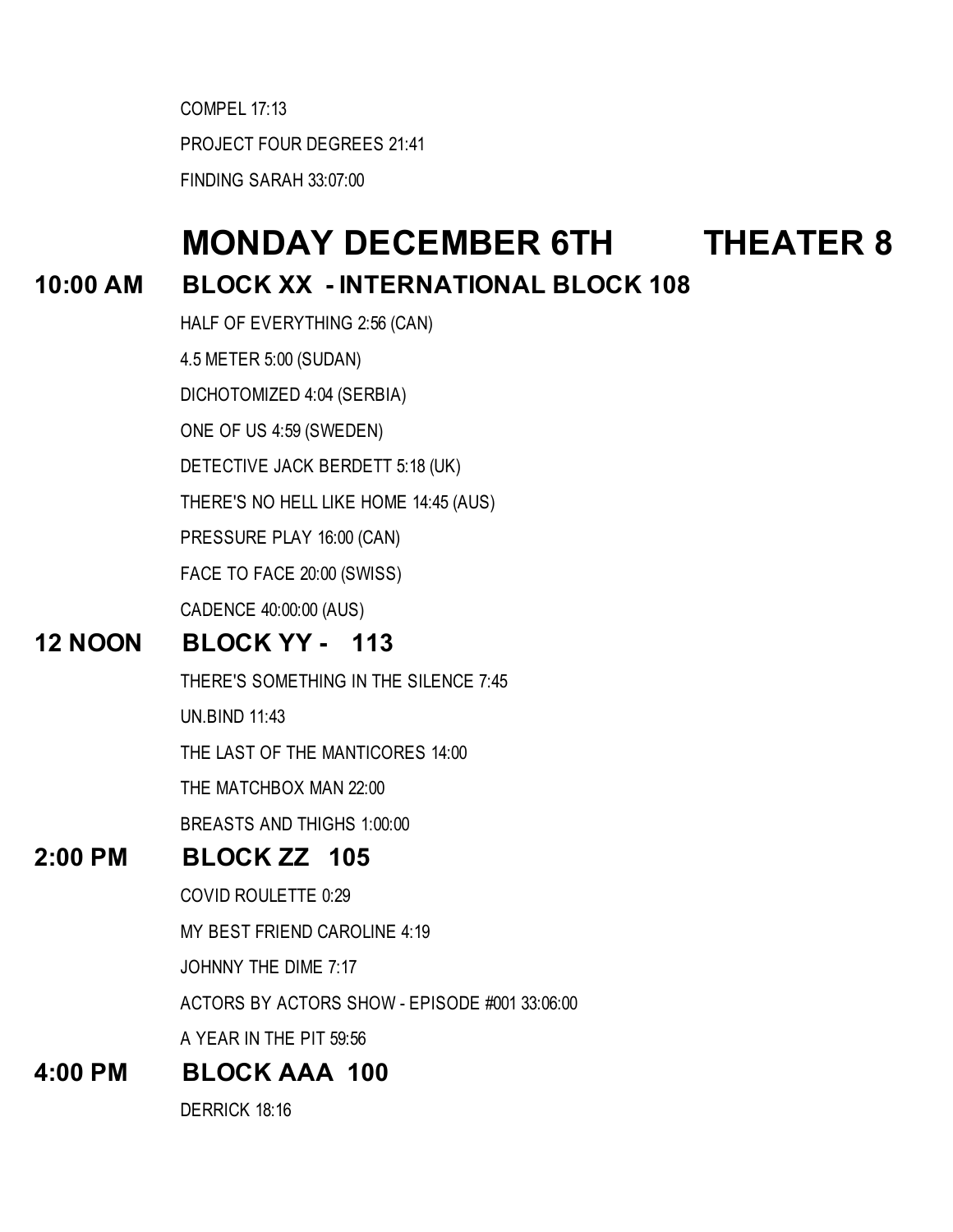UNCLAIMED IN LOS ANGELES 13:14

SUN, SOIL & WATER 1:09:06

#### **6:00 PM BLOCK BBB - SHORTS BLOCK 58**

- NEW KING 3:20
- ROUTINE 4:33
- THE DIRTY DETECTIVE 4:27
- FRAGMENT 5:03
- SONG FOR OUR TIMES 5:07
- DISCHARGE 5:53
- EL POSO 9:00
- SLIPPED 9:00
- PRIME OF YOUR LIFE 10:28

#### **7:30 PM BLOCK CCC**

THE GET LOST LOSERS 1:37:38

#### **9:30 PM BLOCK DDD**

A GIFT FROM MY BROTHER 1:11:00

## **TUESDAY DECEMBER 7TH THEATER 9**

#### **10:00AM BLOCK EEE - INTERNATIONAL BLOCK 116**

THE UNWANTED GUEST 17:05 (SWEDEN)

BEING BRAVE 20:00 (CAN)

RED CARPET 1:19:00 (UK)

#### **12 NOON BLOCK FFF - SHORTS BLOCK 107**

DRAG QUEENS MUST DIE! 11:28

IT'S ALWAYS SOMETHING 11:30

THE WAITING 1:25:00

#### **2:00PM BLOCK GGG 105**

LAST DAY 12:00

EMPTY SEATS, FULL HEARTS: A NEW WORLD IN EDUCATION 1:33:29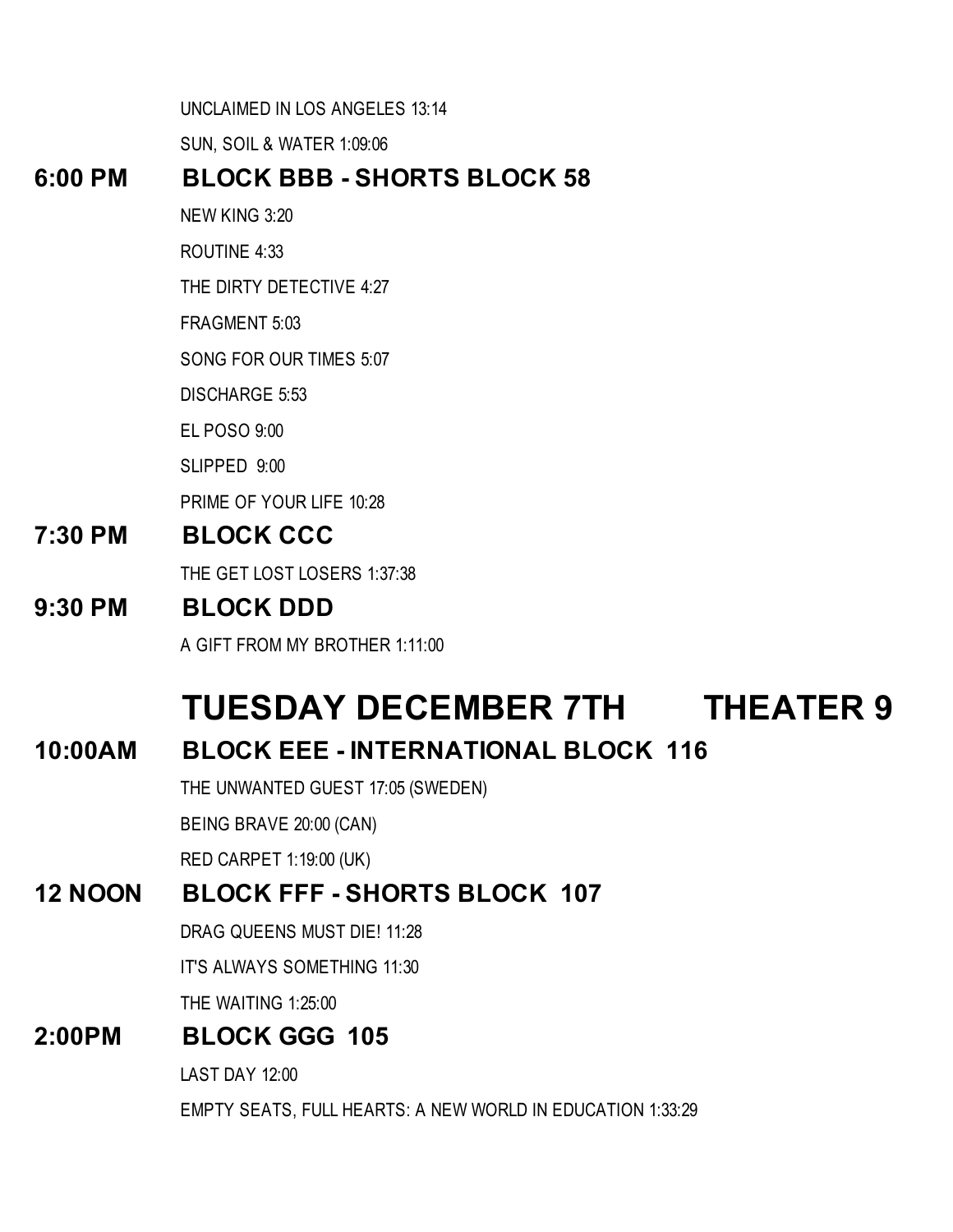#### **4:00 PM BLOCK HHH - SHORTS BLOCK 92**

#PRINCESSPROBLEMS 18:43

MONOCHROME 34:00:00

TOMORROW'S HOPE 39:58

#### **6:00 PM BLOCK III - SHORTS BLOCK 60**

CHASING THE BUBBLE 8:57

COFFEE WITH EXES 9:48

YOU TOO 10:00

SOUTHERN HOSPITALITY 9:11

SEX SHACK 10:36

THE CREEP 11:47

#### **7:30 PM BLOCK JJJ**

THE HISTORY OF METAL AND HORROR 1:40:48

#### **9:30 PM BLOCK KKK 102**

REUNION 15:00

WASTED SEED 17:38

SORRY FOR MY LOSS 20:46

THE WAR WITHIN 26:45:00

SHROUD 22:31

### **TUESDAY DECEMBER 7TH THEATER 8**

#### **10:00 AM BLOCK LLL - INTERNATIONAL BLOCK 127**

HONEYMOON ON PARK STREET 12:27

THE KENNEDY INCIDENT 1:55:00

#### 12 NOON **BLOCK MMM 106**

NEITHER HERE NOR THERE 12:17

DREAMS FROM THE EDGE 13:49

CAGED 18:00

MAKING AND UNMAKING 1:03:00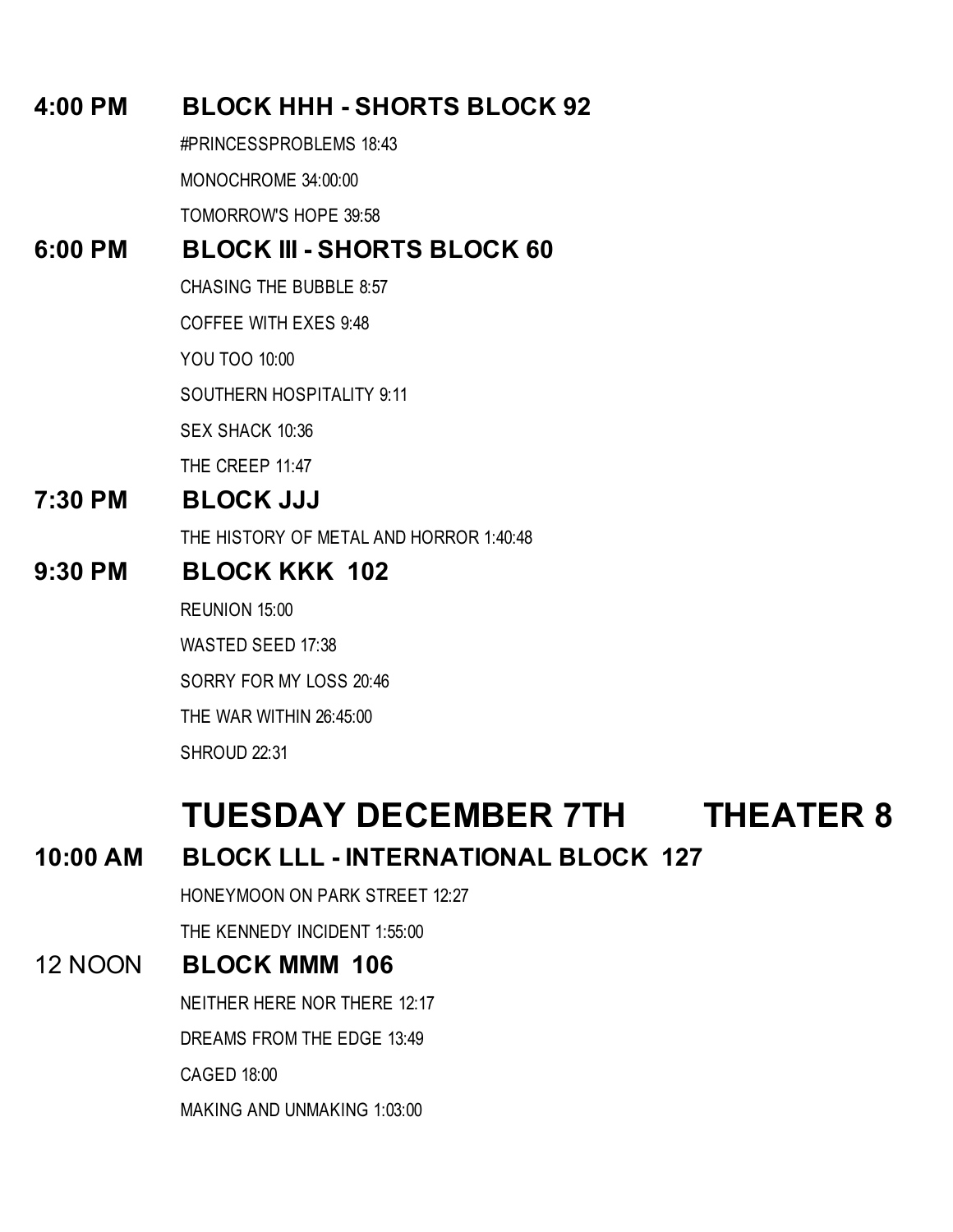#### **2:00 PM BLOCK NNN 99**

LITTLE PACKAGE 19:00

MR ALEMANN 23:36

PETERSBERG RISING 57:03:00

#### **4:00 PM BLOCK OOO - 77**

SUPERSTAR 15:20

A WALK DOWN FRIENDLY CITY 1:02:23

#### **6:00 PM BLOCK PPP - 74**

ONCE A HERO 8:01

BEAUTIFUL VIOLENCE 12:32

FIRESTORM '77 THE TRUE STORY OF THE HONDA CANYON FIRE 54:00:00

#### **7:30 PM BLOCK QQQ**

THE CHIMERA EFFECT 1:31:00

#### **9:30 PM BLOCK RRR**

REMAINING LIGHT 1:18:00

## **WEDNESDAY, DECEMBER 8TH THEATER 9**

#### **10:00 AM BLOCK SSS - INTERNATIONAL BLOCK 118**

BEBOT 5:55

COPPER & NICKEL13:15 (UK)

ALL THE LIGHT THAT NEVER FADES 16:34 (AUS)

WILDFLOWERS - THE CHILDREN OF NEVER 25:14 (BELGIUM)

CRYING 28:25

I'M NOT AN INDIAN 37:09 (CAN)

#### **12 NOON BLOCK TTT SHORTS BLOCK 96**

ANCIENT LOVER BY BANJII & MAYURI 4:45

TREAD 5:05

DO IT FOR THE GRAM 5:05

UNVEILED 7:14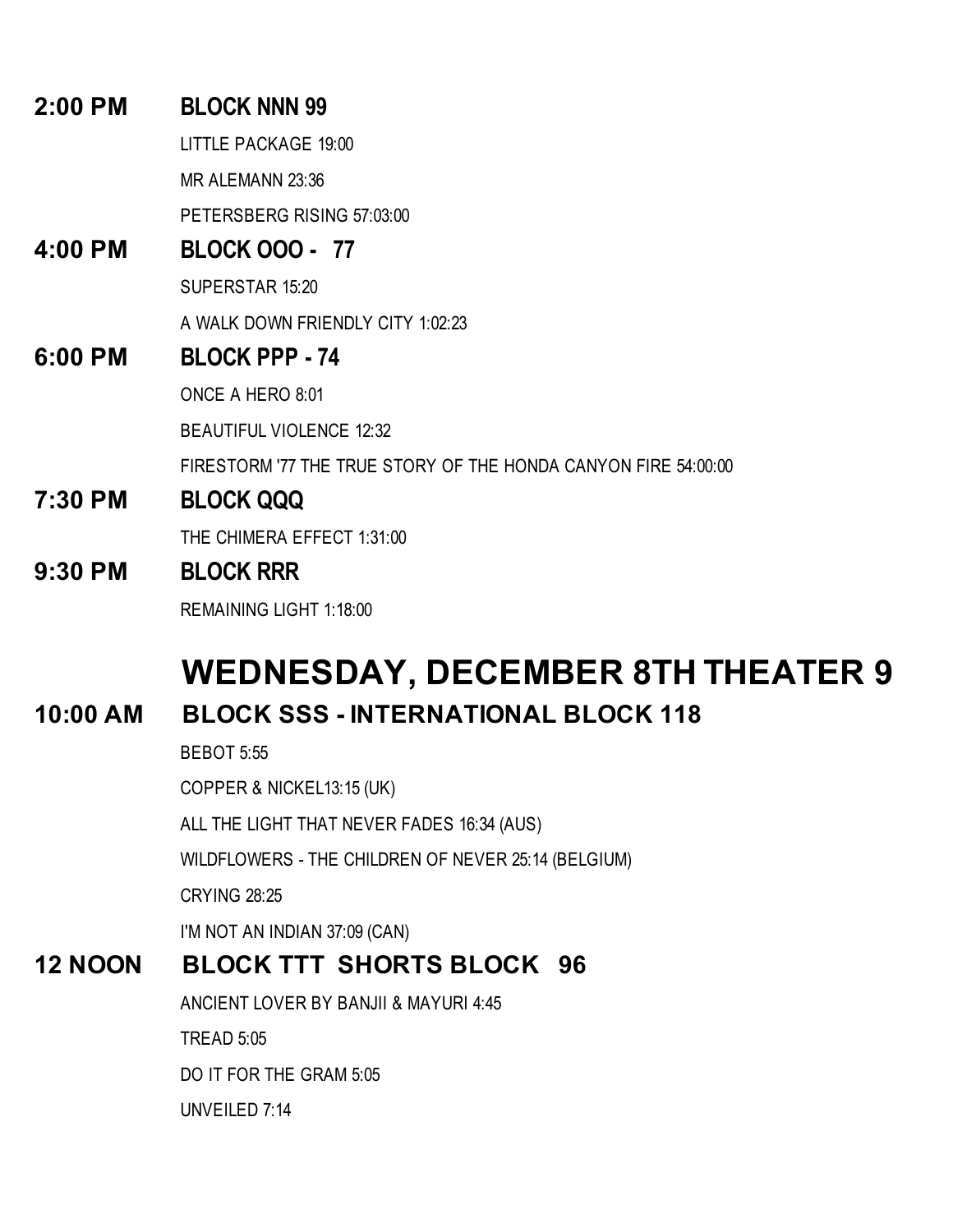GREG 8:42

TIKKUN OLAM 10:00

DARIUS 10:00

ZOOMIES 15:13

LUCID 15:59

POST (-) 18:30

#### **2:00 PM BLOCK UUU**

WEDDING 93 1:09:37

#### **4:00 PM BLOCK VVV - SHORTS BLOCK 82**

QUESTION EVERYTHING 5:12

THE TRADE 19:40

HEARTPRINTS IN THE SNOW 57:00:00

#### **6:00 PM BLOCK WWW - SHORTS BLOCK 46**

A REAL KILLJOY 3:00

OMG DAD 4:45

SAY I'M STRANGE 5:40

CIVIL DISOBEDIENCE: TRAUMA 6:17

BED BUG 8:25

RALPHIE BLUE 10:11

PHO 10:44

FIRST AND LAST 11:42

#### **7:30 PM BLOCK XXX**

BETWEEN GIANTS 1:38:42

#### **9:30 PM BLOCK YYY 108**

UNSAID 11:00

PETTY CASH 12:25

9 WIVES 14:00

FEELING SEXUAL 14:00

DISSONANCE 16:19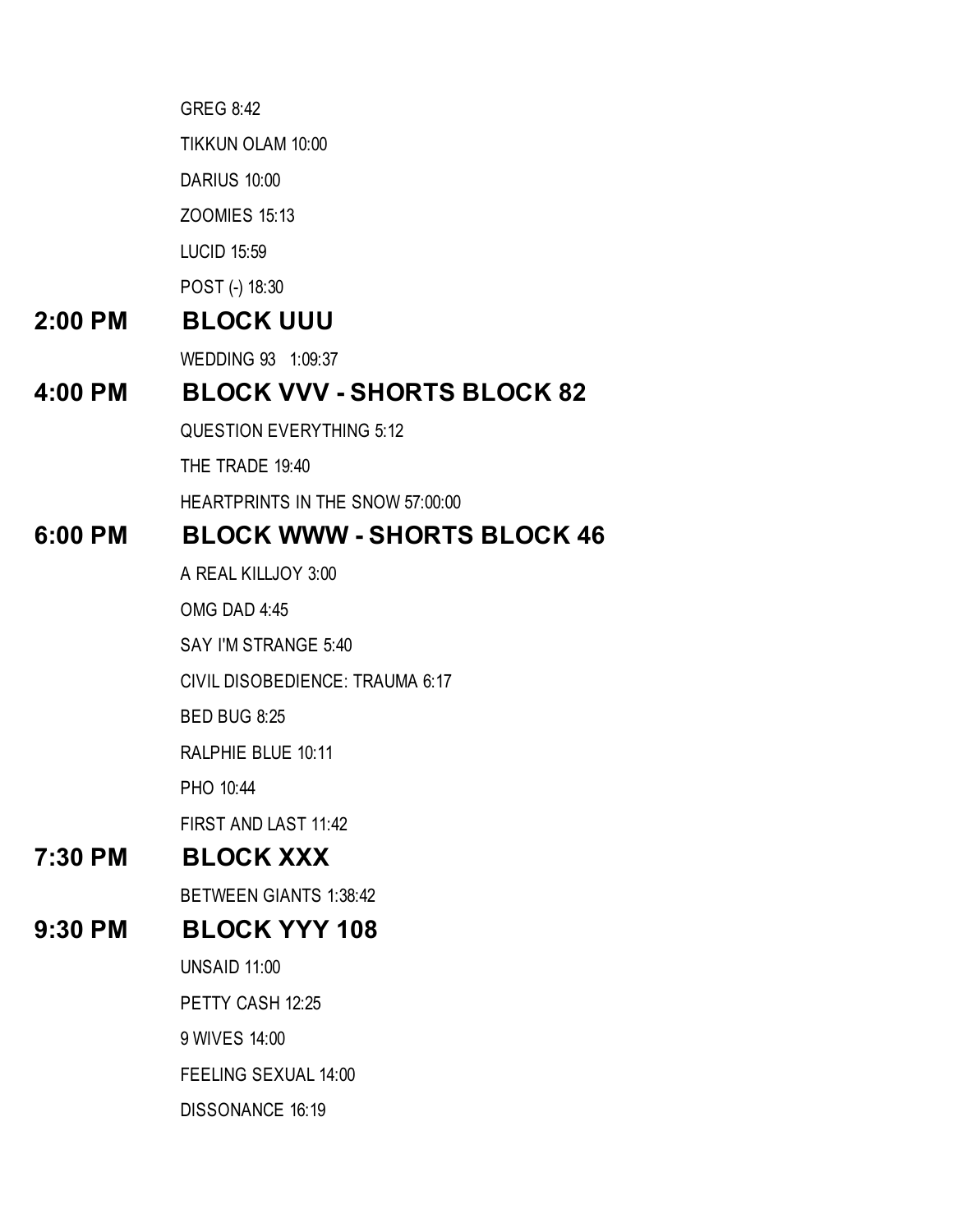PAINTER OF DREAMS 16:42

THE FALL *25:19:00*

# **WEDNESDAY, DECEMBER 8TH THEATER 8**

#### **10:00 AM BLOCK ZZZ - INTERNATIONAL BLOCK 117**

OUT THE WINDOW 7:23 (CAN)

BRINGING ASSAD TO JUSTICE 1:50:00 (iRELAND)

#### **12 NOON BLOCK AAAA SHORTS BLOCK 94**

REMNANT 8:55

DISPORYA 15:07

HOW I RAISED MY MOM 29:58:00

CHASING SHAKESPEARE 40:00:00

**2:00 PM BLOCK BBBB SHORTS BLOCK** 

THE 211 HOME FEATURE FILM 1:25:00

#### **4:00 PM BLOCK CCCC**

REZ METAL 1:15:09

#### **6:00 PM BLOCK DDDD**

NIGHT MOTHER 1:04:00

#### **7:30 PM BLOCK EEEE**

THE MAGICAL CHRISTMAS TREE 1:01:00

#### **9:30 PM BLOCK FFFF**

BIG TREES 1:20:00

### **THURSDAY DECEMBER 9TH THEATER 9**

**10:00 AM BLOCK GGGG - INTERNATIONAL BLOCK 112**

ESCALATION 15:00

SEARCHING FOR SKYLAB 1:37:57

#### **12 NOON BLOCK HHHH**

DID/DIDN'T 7:00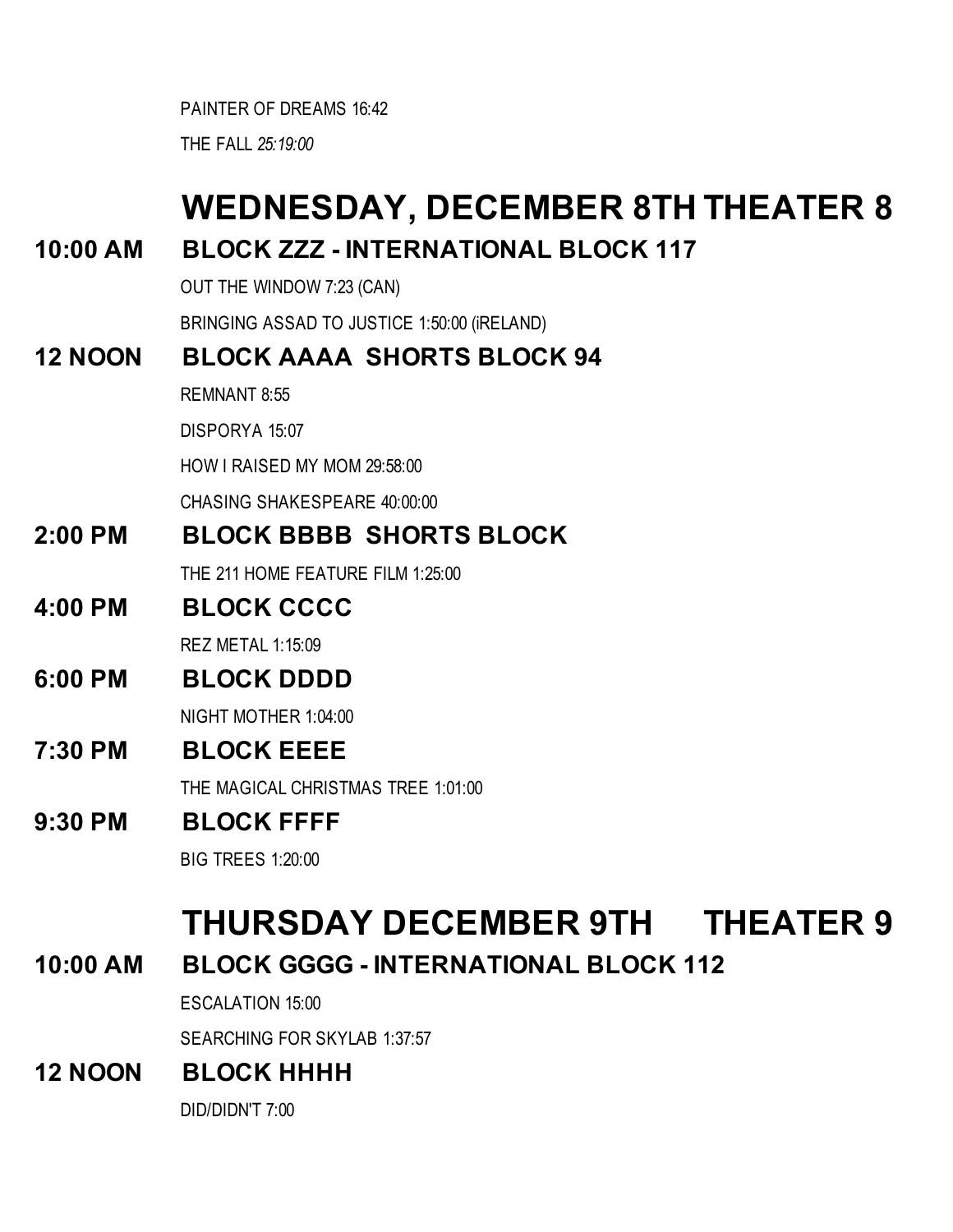DECEPTION-N-LIES 1:27:21

#### **2:00 PM BLOCK IIII 85**

CLICK 14:25

LOVE, LINDA: THE LIFE OF MRS COLE PORTER 1:10:00

#### **3:45 PM BLOCK JJJJ 130**

SANTA MUERTE 2:10:24 ADMIDST MY OWN 1:16:51

#### **6:00 PM BLOCK KKKK - 87**

BLUE HOUR 11:00

ADMIDST MY OWN 1:16:51

A COWBOY'S BOYS 17:24

#### **7:45 PM BLOCK LLLL**

THE LONG ISOLATION 1:18:00

#### **9:30 PM BLOCK MMMM 115**

ELIZABETH KOZIKOWSKI'S NYLA 8:00

LAST RIDE 9:30

THE DUMP 11:19

NYCTOPHOBIC 15:00

A COWBOY'S BOYS 17:24

LAND OF PYRITE//LAND OF GOLD 17:57

ENSEMBLE 37:37:00

## **THURSDAY DECEMBER 9TH THEATER 8**

### **10:00 AM BLOCK NNNN - INTERNATIONAL BLOCK**

TEN MILLION THROWAYS 1:30:00 (AUS)

### **12 NOON BLOCK OOOO 105**

PINK IS THE COLOR OF THE OCEAN 13:49

15 ROSES 23:49

RAVEN 26:35:00